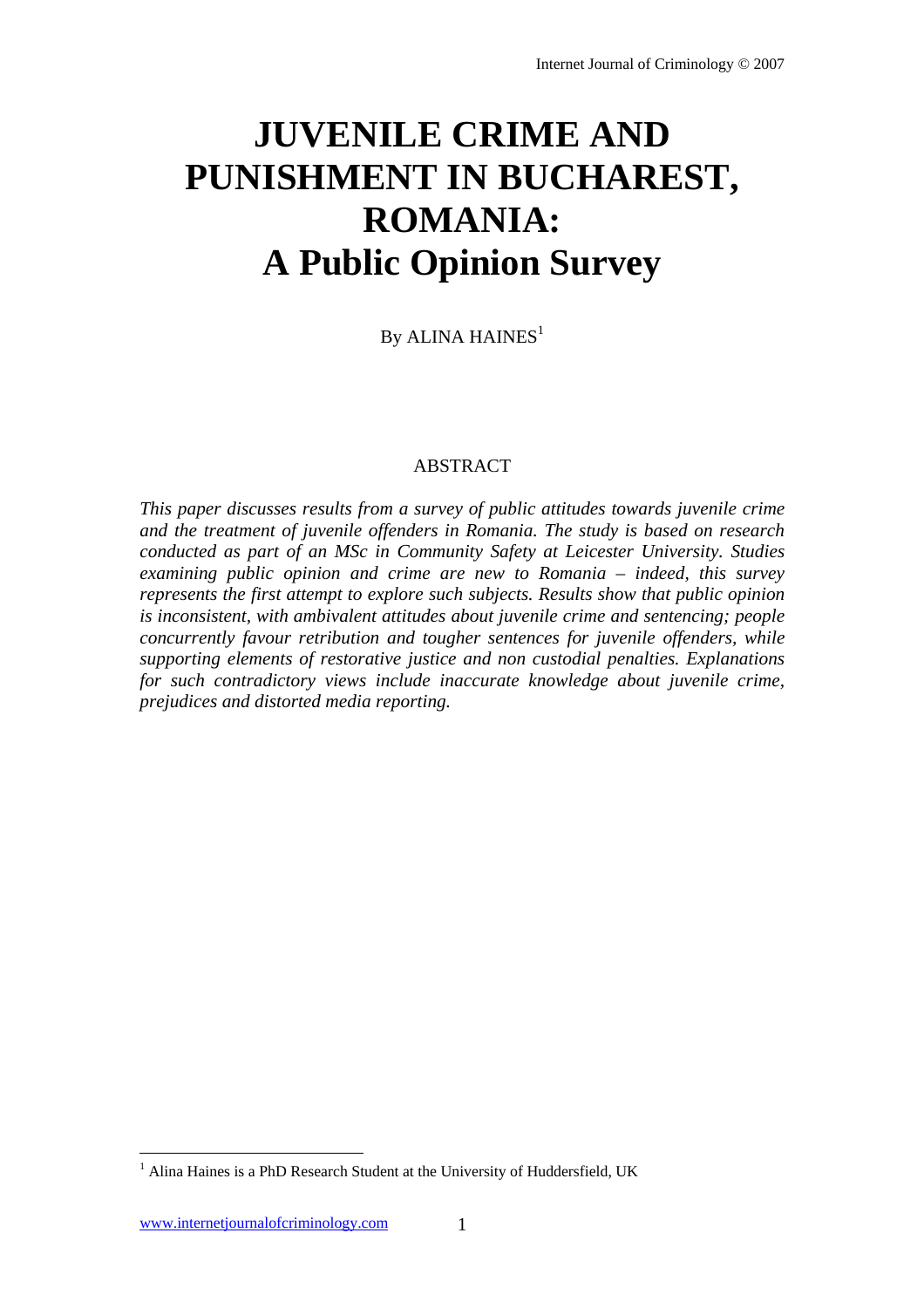## **Why Study Romanian Public Views on Crime and Punishment?**

Before the fall of communism, Eastern European countries experienced relatively low levels of criminality in comparison with Western countries, because of the rigorous 'control measures and their politically strict orthodoxy' (Kury and Ferdinand, 1999, p. 1). Even though current levels of crime in ex-communist countries are still lower than in most Occidental countries, nationally the level of criminality has increased significantly during the transition period (Kury and Ferdinand, 1999). Some argue that 'political turbulence' combined with the 'growth in criminality' led to an increased fear of crime among Romanians, as well as growing feelings of scepticism and mistrust towards government bodies and the judicial system (Roberts and Hough, 2002, p. 109). In addition, the public's sense of insecurity has been strongly influenced by the media, now free to report more and more crime 'dramas' on a daily basis. Indeed, there is evidence (Haines and Haines, 2001) that the media exaggerate the extent of crime in Romania, in particular juvenile crime. Therefore to the extent that the media influence public attitudes, these are likely to be based on stereotypes and inaccurate figures from unrepresentative reporting.

There is very little research into Romanians' attitudes towards crime and sentencing. Previous studies<sup>1</sup> are limited to measuring fear of crime amongst Romanians (UNDP, 1997), public opinion about the death penalty (Keil et al., 1999) or about delinquency in general (Ionescu, 2000). However, there is no study investigating Romanians' opinions about *juvenile* delinquency and its treatment. Where public opinion is misinformed it can compromise the fundamental principles of justice (Walker and Hough, 1988). If politicians are to give greater consideration to the 'congruence' of public opinion and sentencing practice, in particular to the level of public confidence in the administration of justice (Roberts and Hough, 2002), then the exploration of public knowledge about crime and criminal justice issues becomes important. However, policy makers need to be aware of the extent and limitations of public opinion, the media's influence in shaping people's views about sentencing and the methodological limitations of studies into this area (Roberts and Hough,  $2002$ )<sup>2</sup>. Finally, given Romania's likely accession to the EU in 2007, and the increasing cooperation in criminal justice policies within the EU, research into public opinion in Romania is of greater political significance.

Much of the international research into public opinion regarding sentencing (Ashworth and Hough, 1996; Roberts and Cole, 1999; Kershaw et al., 2001; Russell and Morgan, 2001; Roberts and Hough, 2002) has shown that public confidence in the administration of justice is low, due in part to the discrepancy between public beliefs and the reality with regard to sentencing practice. The public consistently misjudges trends in both adult and juvenile crime, tends to underestimate the severity of sentencing, and is generally uninformed or misinformed about criminal justice policy. The media have a significant role in shaping people's conceptions about crime because of the emphasis on reporting crimes of violence. Additionally, in contrast to what politicians might think, the public support alternative sentencing options when these are made salient, as well as rehabilitation and prevention efforts, especially regarding juvenile offenders. Although most of these findings emerged from studies of public attitudes towards crime and sentencing in general, or studies focussed solely on 'adult' crime<sup>3</sup>, the lack of public knowledge about the criminal justice system is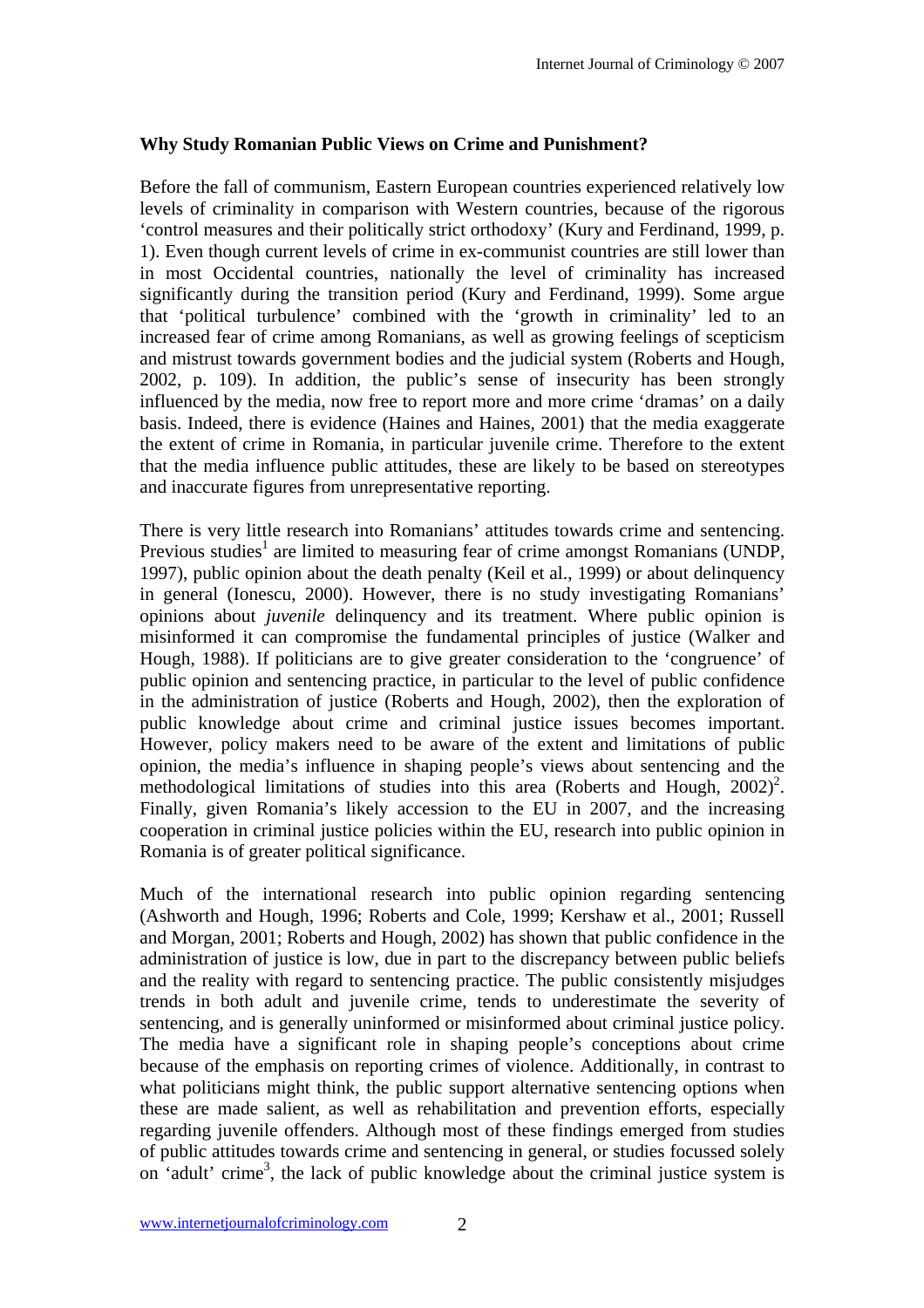equally reflected in studies looking into public opinion about juvenile crime. Evidence from Britain and elsewhere shows that people consistently think that juvenile crime is on the rise, whatever the real trend may be (SERL, 1995; Headly and Ross, 1995; Fairbanks, 1996; Beldon et al., 1998; NACRO Youth Crime, 2001; Carl Vinson Institute of Government, 2002). Nevertheless, these studies reveal that the public is generally less punitive regarding young offenders and show more support for alternatives to imprisonment.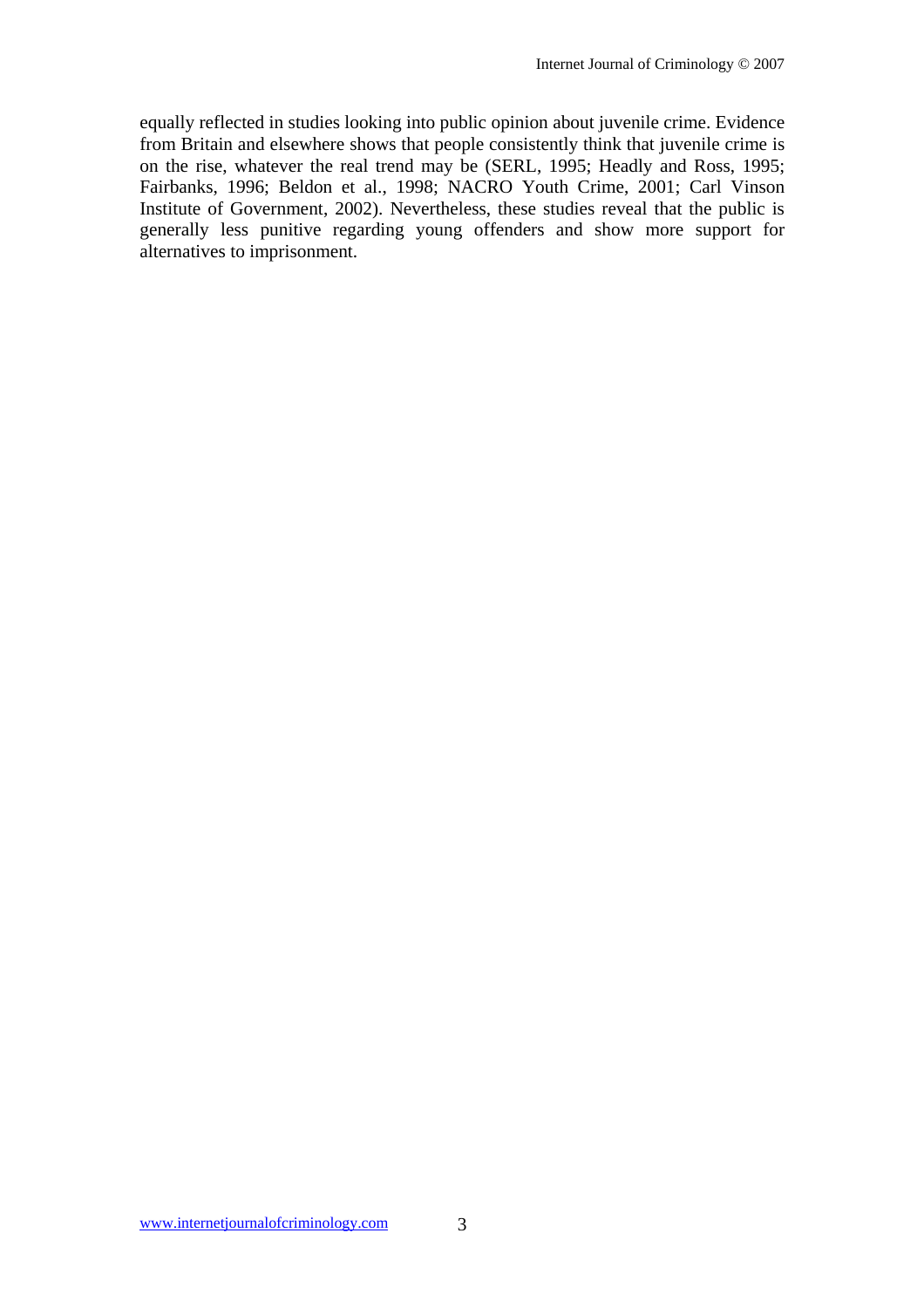# **Methodology, 'Convenience' Sampling and Validity**

This survey was conducted in the second half of 2003 in Bucharest, the capital of Romania<sup>4</sup>. The study reports on 295 respondents aged 18 and over, who were given structured questionnaires to complete. The questionnaire was developed from an analysis and assessment of public opinion and crime studies conducted around the world, and drew heavily on the seminal work developed through successive British Crime Surveys. However, the development of the questionnaire was also influenced by the context in which the survey was to take place; respondents' feedback (via pretesting and piloting); Romania's historical, political and socio-economic context, as well as contemporary practices within the juvenile justice system.

Closed questions with tick-box and Likert-scale response formats were used in order to assess:

- respondents' socio-demographic characteristics (e.g. age, sex, occupation, education, income etc);
- respondents' knowledge and perception of juvenile crime and sentencing, as well as attitudes towards the treatment of juvenile offenders in Romania (including the views of victims of crime on these subjects) and ;
- additional related topics, such as the perception of crime as a social problem. the level of public confidence in the working of the criminal justice, juvenile crime prevention, and the media and government's response to juvenile crime.

The questionnaire was distributed to 450 residents of Bucharest aged 18 and above<sup>5</sup>. The distribution followed a purposive snow-balling non-probability design, with 295 correctly completed questionnaires returned (a response rate of  $66.6\%$ )<sup>6</sup>.

An important question for any public opinion survey concerns the extent to which the sample population is representative of the wider population; in other words, whether the results of the study can be generalised outside the sample group. In the current study, it is recognised that using non-probability, as opposed to probability sampling, is a potential limitation. Non-probability sampling was chosen for a number of practical reasons including the financial costs, time and access to the target population<sup>7</sup>. However, the use of non-probability sampling does not necessarily invalidate the results. Subsequent analysis showed that this sampling strategy produced a reasonably representative sample, as the socio-demographic characteristics of the sample population of this study were broadly in line with those of the population of Bucharest $8$ .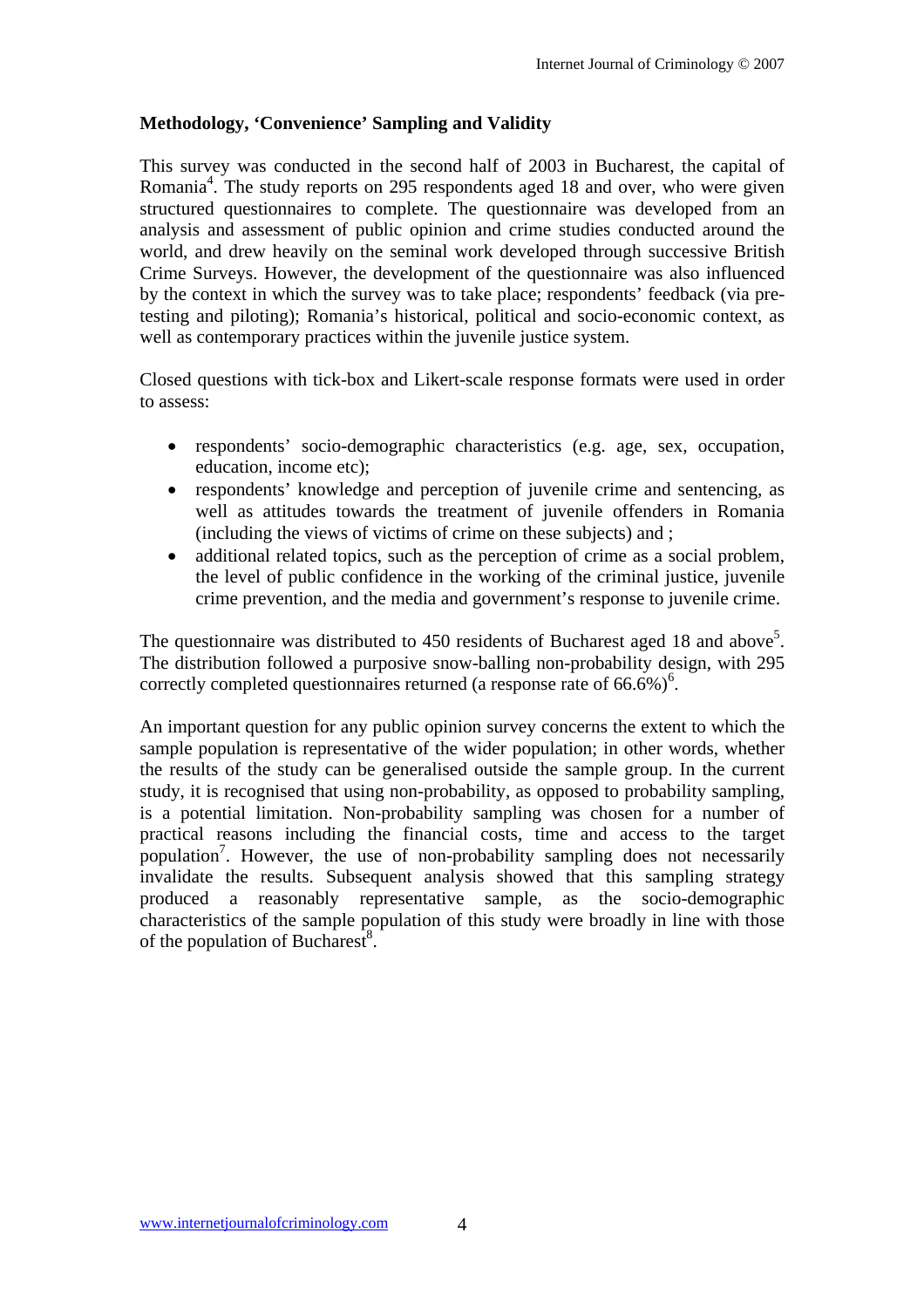## **Findings**

In common with most public opinion studies, findings here are presented mainly in the form of frequencies of responses. However, statistically significant associations in the data are explored, where possible. For example, relationships between various socio-demographic variables and people's opinions about juvenile crime and its treatment in Romania were analysed using Chi-square tests of significance<sup>9</sup>.

## *Public perception of crime as a social problem*

The results of this study show that there is public concern about law and order in Romania. However, in the eyes of respondents the most important social problem was not seen to be crime, but poverty. Over half (58.3%) of residents surveyed thought poverty was the most important social problem, a finding very much in line with the reality of their lives (Durnescu,  $2001$ )<sup>10</sup>. The choice of unemployment and education as the next most important problems (after poverty) confirms once again people's dissatisfaction with their socio-economic conditions. Interestingly, Chi-square tests indicate that poorer people (those with low income or no income) were more likely to rate crime as the main social problem than people with a better standard of living.

## *Juvenile crime and sentencing*

When asked about recent national juvenile crime trends, the majority of respondents (75.9%) believed that juvenile crime was on the increase. As official crime statistics show that juvenile crime declined over the period in question $11$ , it is clear that there is a mismatch between the 'real' juvenile crime trend and the public's perception of that 'reality'. Similarly, statistics (Balan and Motataianu, 2002; Barclay and Tavares, 2002) indicate that the imprisonment rate for juveniles has decreased in recent years. Only 6% of respondents were aware of this change, while the majority (78%) thought that the number of juvenile offenders sent to prison had increased. These results illustrate that the public is ill-informed about juvenile crime and over-estimates the imprisonment rates for juvenile offenders in Romania.

The overwhelming majority of respondents (91.5%) also substantially overestimated the extent to which juvenile crime involves violence, while underestimating the proportion of crimes involving theft (67.2%). Statistics available at the time of conducting the research<sup>12</sup> show that the vast majority (83%) of juveniles convicted in 2001 were involved in acquisitive crimes (mainly theft) and only 8.8% were convicted for violent crimes $^{13}$ .

There are a number of possible reasons why people's estimations of crime and sentencing figures are so wide of the mark. Firstly, official crime statistics are inaccessible to the public and often out of date, lack of knowledge is therefore hardly surprising. Secondly, as the media are the main source of information, public attitudes are subject to influence by unrepresentative reporting<sup>14</sup>. Thirdly, discrepancies between national and local crime rates could induce differences of opinions. It is often argued (Hough and Roberts, 1998) that even when national crime rates fall, local crime rates may have risen. Hence respondents living in such an area would have been influenced by the local experience of crime when answering questions about national crime rates. Although crime rates in Bucharest are quite low (DGP, 2004), some areas experience higher levels of crime than others, hence misleading generalisations can be created.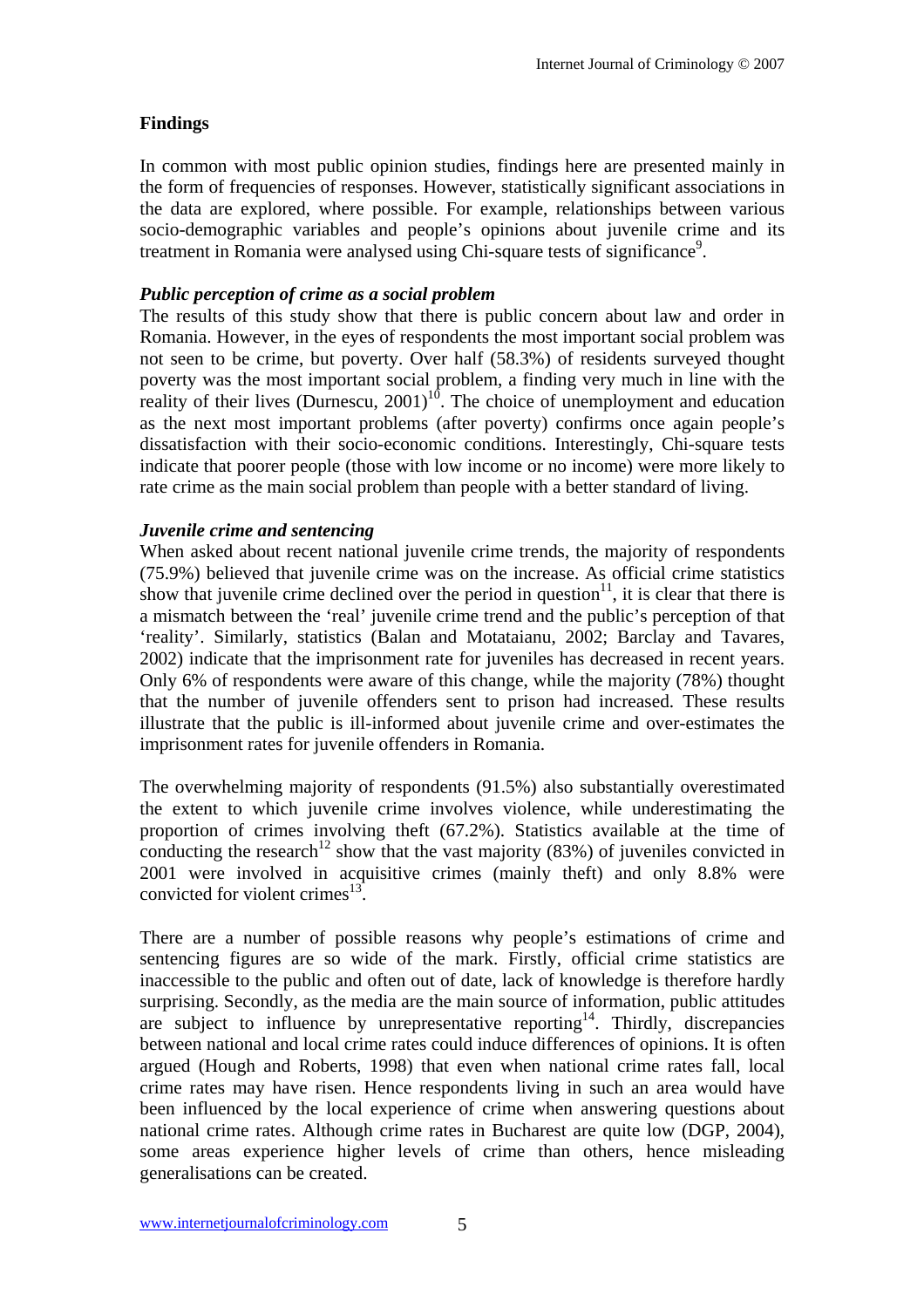Interestingly, Chi-square tests indicate that respondents' level of knowledge about some aspects of juvenile crime differed according to socio-demographic variables:

- Poorer (low income or no income) respondents were more likely to overestimate the proportion of juvenile offenders engaged in violent crimes;
- Younger respondents tended to overestimate imprisonment rates for juvenile offenders;
- The elderly underestimated the imprisonment rates for juvenile offenders who had committed theft and burglary.

## *Confidence or neutrality?*

A plurality of opinion emerged when the public was asked to comment on sentencers and their ability to deliver justice. One third (33.2%) of the public expressed confidence in the courts, one third was somewhat neutral (33.2%) and one third was more critical of the performance of the courts. How one chooses to interpret these results is a matter of judgement. On the one hand, one could say that only a third of the public expressing negative views about the courts is a positive result. On the other hand, the lack of confidence expressed by another third and the lack of opinion expressed by others, coupled with the general public dissatisfaction regarding the 'lenience' of courts<sup>15</sup>, indicates that the majority of the public do not have confidence in the courts and this quite rightly should be considered a problem for a democratic country. People's discontent with judicial practices is echoed in other surveys of public opinion. In the UK, for example, when asked about the effectiveness of criminal justice agencies, such as the police, the prison service, magistrates, the Crown Prosecution Service, the probation service and judges, the public considers that judges are the least effective in doing their job (Mirrlees-Black et al., 1996).

An important aspect of public confidence in the administration of justice concerns the way courts deal with juveniles. In this respect, the vast majority of the public (71%) not only believed that juveniles should be treated differently from adults, but they also believed that the courts give full expression to this principle. Furthermore, almost half (44.4%) of respondents considered that within the sentencing process, judges respected the rights of juvenile offenders and treated them fairly. These findings suggest a slightly more positive view of the courts than those above and of other studies (cited above). It is, however, important to note that Chi-square tests indicate that some groups in society held different opinions about this issue: more educated people as well as those with a higher standard of living tended to be more critical of the courts' response to juvenile offenders.

## *Public punitiveness in respect of juvenile offenders – does ignorance justify the means?*

The survey examined whether people felt that sentences handed down by the courts were either tough/too tough, about right or lenient/too lenient. The majority of the public (72.2%) considered that the courts were lenient or too lenient when sentencing juvenile offenders. This result is consistent with similar findings from research undertaken in Western countries and may be taken here, as elsewhere, as evidence of a basic punitiveness underlying public opinion (Roberts and Hough, 2002). However, as has been shown here and elsewhere, findings like this are believed to be influenced by the accuracy of respondents' knowledge about juvenile crime and sentencing and by the fact that people answer this type of question with stereotypes of violent crimes in mind (Walker and Hough, 1988). Moreover, simply asking the public whether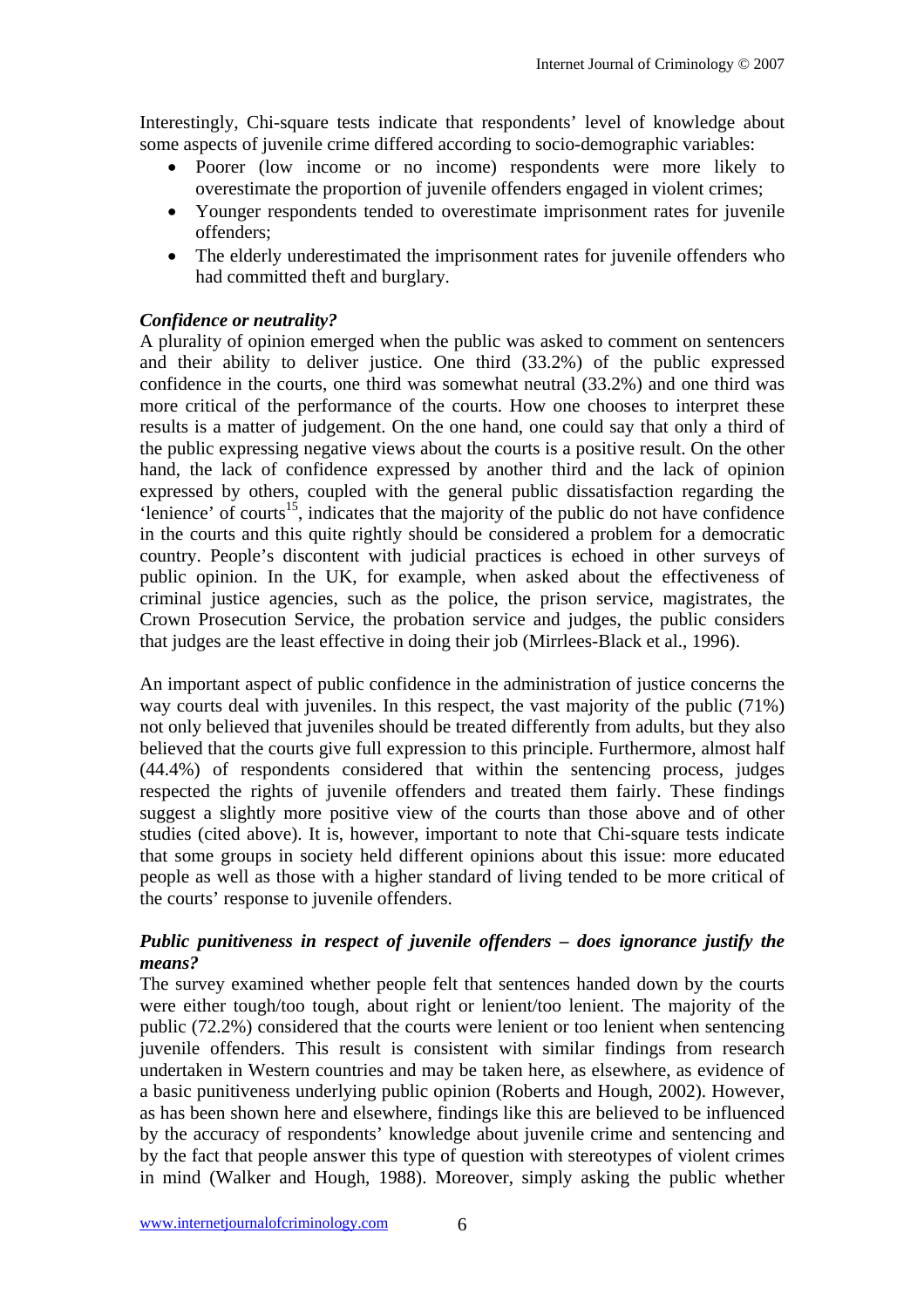sentences are lenient or tough is often considered a misleading way of measuring public opinion (Mirrlees-Black et al., 1998). To overcome this limitation, additional questions measured in more depth the public's opinion about juvenile offenders and their treatment (e.g. respondents were given more information about specific criminal cases or ways of dealing with juvenile offenders<sup>16</sup>). When provided with this information, the greatest proportion of respondents supported *non-custodial* sentences, such as community service  $(54.9\%)$  or probation  $(31.9\%)$ . Only 9.5% favoured imprisonment. These findings demonstrate a considerable rise in the level of public support for non custodial penalties – particularly for minor offences such as theft<sup>17</sup>. The shift in public opinion towards less severe sentences is in line with findings from Western studies which demonstrate that the public generally becomes less punitive when more information is presented (Roberts and Hough, 2002).

A contradictory view, however, emerges from findings assessing public punitiveness with regards to the *aims* of sentencing. Respondents' view about sentencing aims<sup>18</sup> was explored from two perspectives: people were asked firstly what they thought judges have in mind when passing sentences, and secondly what, in their view, these sentencing aims should be. When comparing the findings from the two perspectives (see GRAPH 1), no significant differences were found: the largest proportion of respondents (44%) considered that retribution ('to punish the offender') is what judges are mainly trying to achieve when sentencing juvenile offenders. Likewise, when asked what they thought the purpose of sentencing should be, 38.2% of respondents similarly favoured 'retribution'. These results indicate that the public is basically punitive in its response to sentencing juvenile offenders and believes the courts are similarly punitive.



#### **GRAPH 1**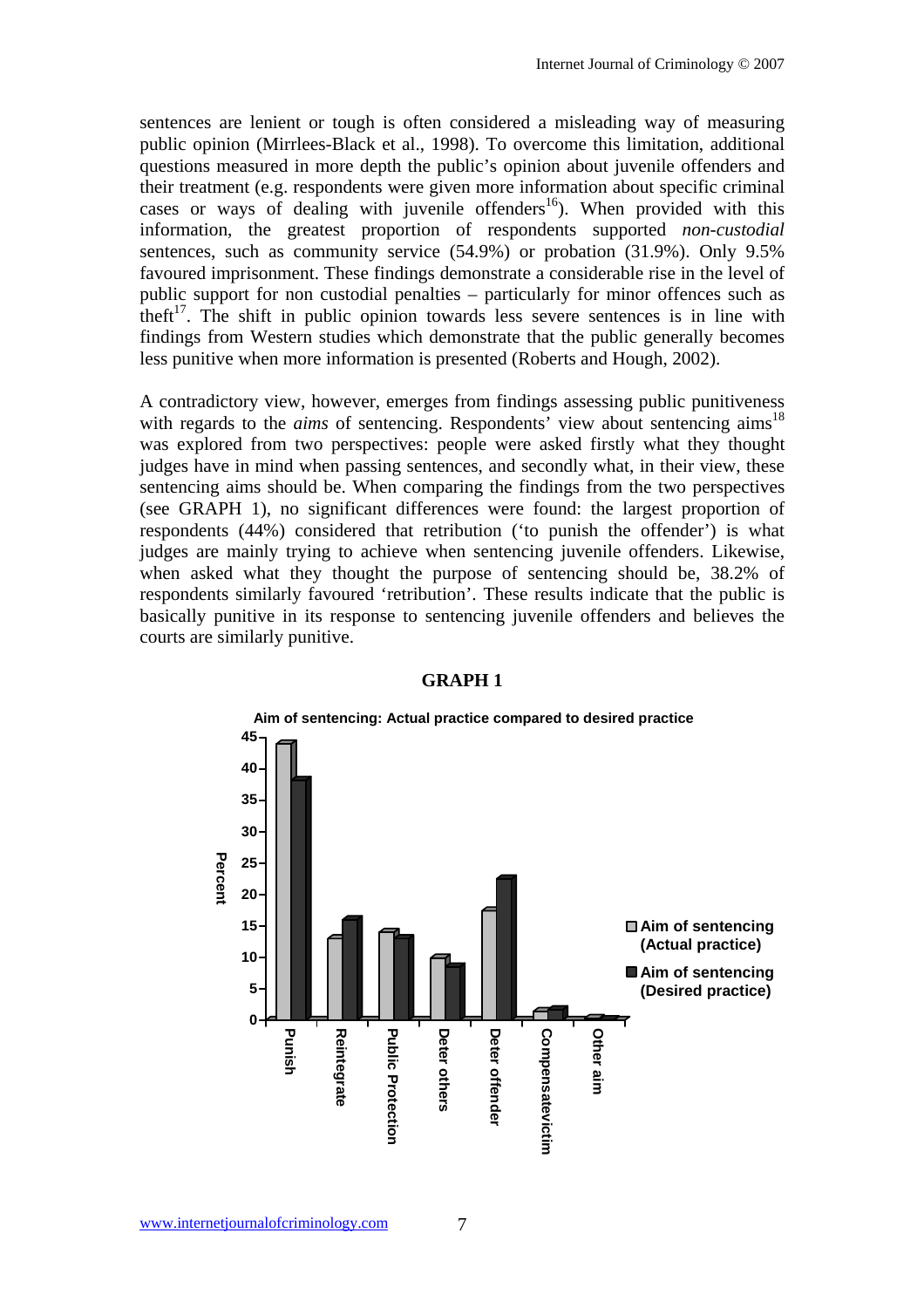*(Source: Questions: 'When judges pass sentences, what do you think they are mainly trying to achieve?' and 'In your opinion, what do you think should be the main purpose of sentencing?')* 

Similarly, results indicated that people wanted more juvenile offenders to be sent to prison for violent crimes, burglary and theft<sup>19</sup>. This latter result is not consistent with people's support for non custodial penalties for a particular case of minor theft. One can argue that this inconsistency within people's attitudes reflects once again the fact that, when asked about sentencing in general, people tend to think about worst case scenarios, even when theft is the offence in question (Hough and Roberts, 2002).

Further contradictory results emerged when people were asked other questions about juvenile offenders. In contrast with the traditional mode of sentencing practice in Romania, which is based on a strict Criminal Code in which the sentence is based only on the offence and not the characteristics of the individual, the majority of the public (70%) thought that both the circumstances of crime and the juvenile offender's personal circumstances should be taken into account in the sentencing process<sup>20</sup>.

Correspondingly, by exploring public reaction to some elements of restorative justice practice<sup>21</sup>, it was found that people were willing to accept 'new' ways of dealing with crime, in particular juvenile crime. This survey did not make a detailed analysis of public approval or disapproval towards restorative justice, but mainly aimed to determine whether some elements of this new paradigm generate public interest. When asked if they would agree to reconciliation with the offender and a settlement of compensation for a minor offence of theft, about half of the respondents (50.2%) either agreed or strongly agreed with these restorative options.

The findings presented above reveal that public opinion about crime and justice can be contradictory, inconsistent and driven by the level of knowledge they have in this area. As other (Western) public opinion studies have shown<sup>22</sup>, the ambivalence of public opinion is reflected in this study as well. On the one hand, the public support imprisonment and 'tough' justice for juvenile offenders; on the other hand, the public is apparently willing to support alternative sentencing. The Romanian public are similarly uncertain about how to respond to juvenile delinquency as shown in Table 1 below:

| 10 De 01 iyol io De 1 unulye.          |                                                 |
|----------------------------------------|-------------------------------------------------|
| People believe sentences handed down   | <i>yet</i> consider that both the circumstances |
| by the courts are too lenient          | of crime and of the juvenile offender           |
|                                        | should be taken into account in sentencing      |
|                                        | (in contrast to traditional practice in         |
|                                        | Romanian courts);                               |
| People believe that retribution is and | but accept 'new' ways of dealing with           |
| should be the main aim when sentencing | juvenile crime, in particular elements of       |
| juvenile offenders                     | restorative justice such as reconciliation      |
|                                        | and financial settlement;                       |
| People want more juveniles sent to     | <i>while</i> supporting non custodial           |
| prison for violent crimes, theft and   | penalties, particularly for minor offences      |
| burglary                               | $(i.e.$ theft)                                  |
|                                        |                                                 |

**TABLE 1**  *To Be or Not to Be Punitive?*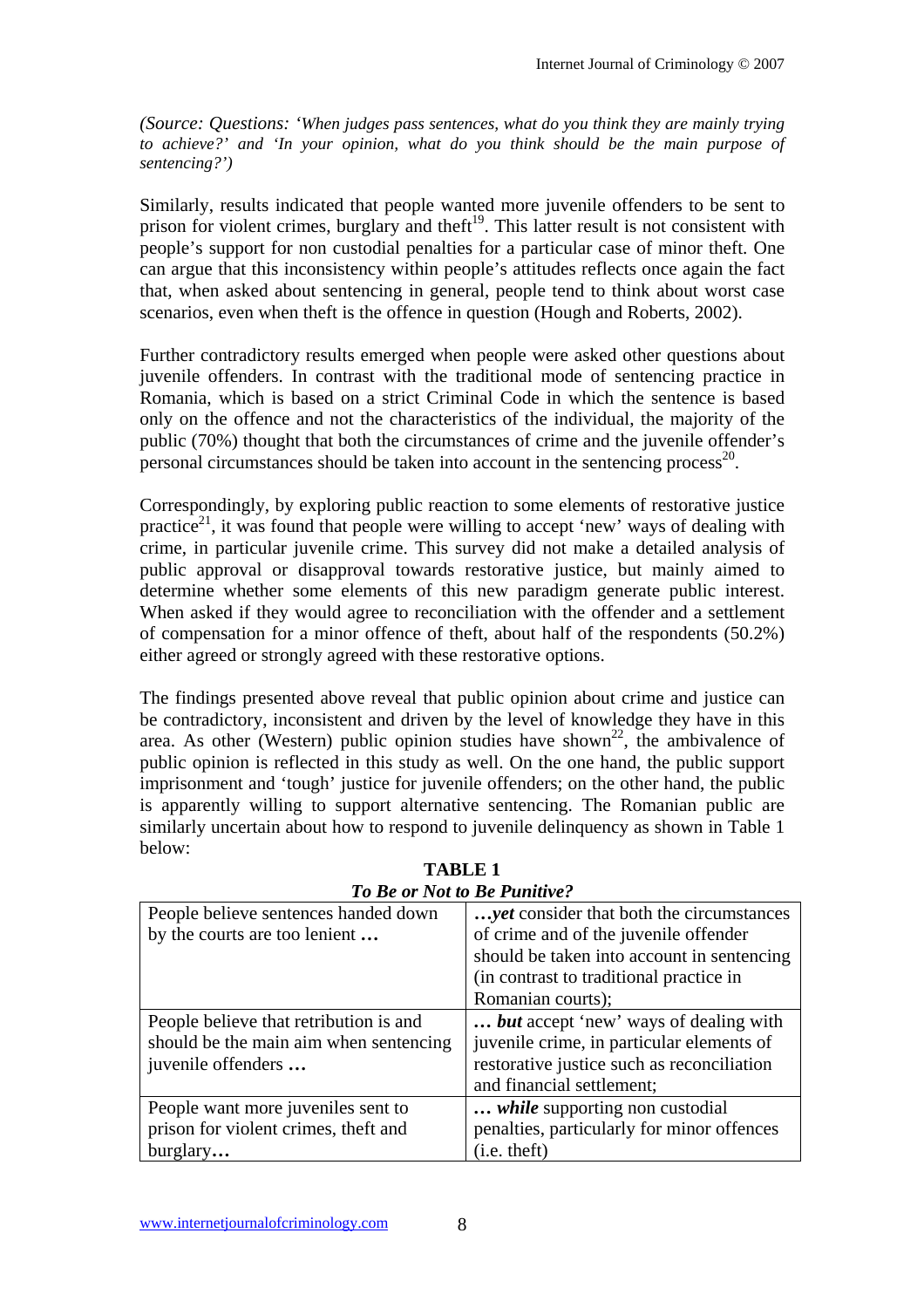# *Correlates of punitiveness*

There appears to be a relationship between punitiveness and the socio-demographic characteristics of respondents. Statistical analysis<sup>23</sup> shows that males were more punitive than females when judging the proportion of juveniles who should be sent to prison for violent crimes, while females were more likely to support juveniles being treated differently from adults. Moreover, while the majority of males considered retribution to be the most important aim of sentencing, females were more likely to identify sentencing objectives such as deterrence. Indeed, the difference between men and women has been one of the most consistent correlates of punitiveness in Western public opinion studies (Besserer, 2001).

A statistically significant correlation was also found between respondent's standard of living and their attitudes to sentencing juvenile offenders: people with low incomes were more likely to believe that sentences passed by the courts in Romania are too lenient. Interestingly, however, people with lower incomes and lower education were also more likely to favour 'restorative' options.

Age and education have an impact on the way people view juvenile offenders. For example, older people were more likely to support rehabilitation of juvenile offenders, as a main sentencing objective. Chi-square tests indicated that people with a higher level of education were more punitive towards young delinquents: the more educated people were, the more likely they were to believe that retribution should be the primary aim of sentencing. It is interesting that these findings do not replicate those from other surveys in Western countries, which generally suggest that the less educated hold more punitive views (Roberts and Hough, 2002). The explanation for this might lie in the fact that Romania was, until 1989, a strictly controlled communist society, in which the educated were more likely to be subject to official suspicion and repression. This group within society, the 'enemy within', were more critical of the regime then, and it appears they are also more sceptical of the transition process in Romania which they believe has led to a weak and corrupt judicial system. It would be interesting to see whether this relationship holds in other ex-communist states in Eastern Europe. However, public opinion surveys in countries such as Poland, Czechoslovakia and Russia have not explored this particular relationship, instead focussing on attitudes towards the death penalty (Roberts and Hough, 2002).

#### *Public opinion and juvenile crime prevention*

When asked to assess the role that sentencing has in preventing crime, almost two thirds of the sample (63.6%) believed that sentencing was one of the major factors in preventing crime. When asked specifically what measure would do most to reduce crime, some interesting results emerged. Prison was not ranked highly as a first option for reducing juvenile crime (2.4%), nor were more police on the beat (0.6%). By far the most common response to this question was better parenting (48.1%), followed by better discipline in schools (33.8%) and more positive leisure opportunities for young people (20.5%). There was also support for greater use of non custodial sentences, such as community service and probation (see Table 2). Similar results from surveys in other countries researching public attitudes towards juvenile crime and sentencing (Roberts and Hough, 2002).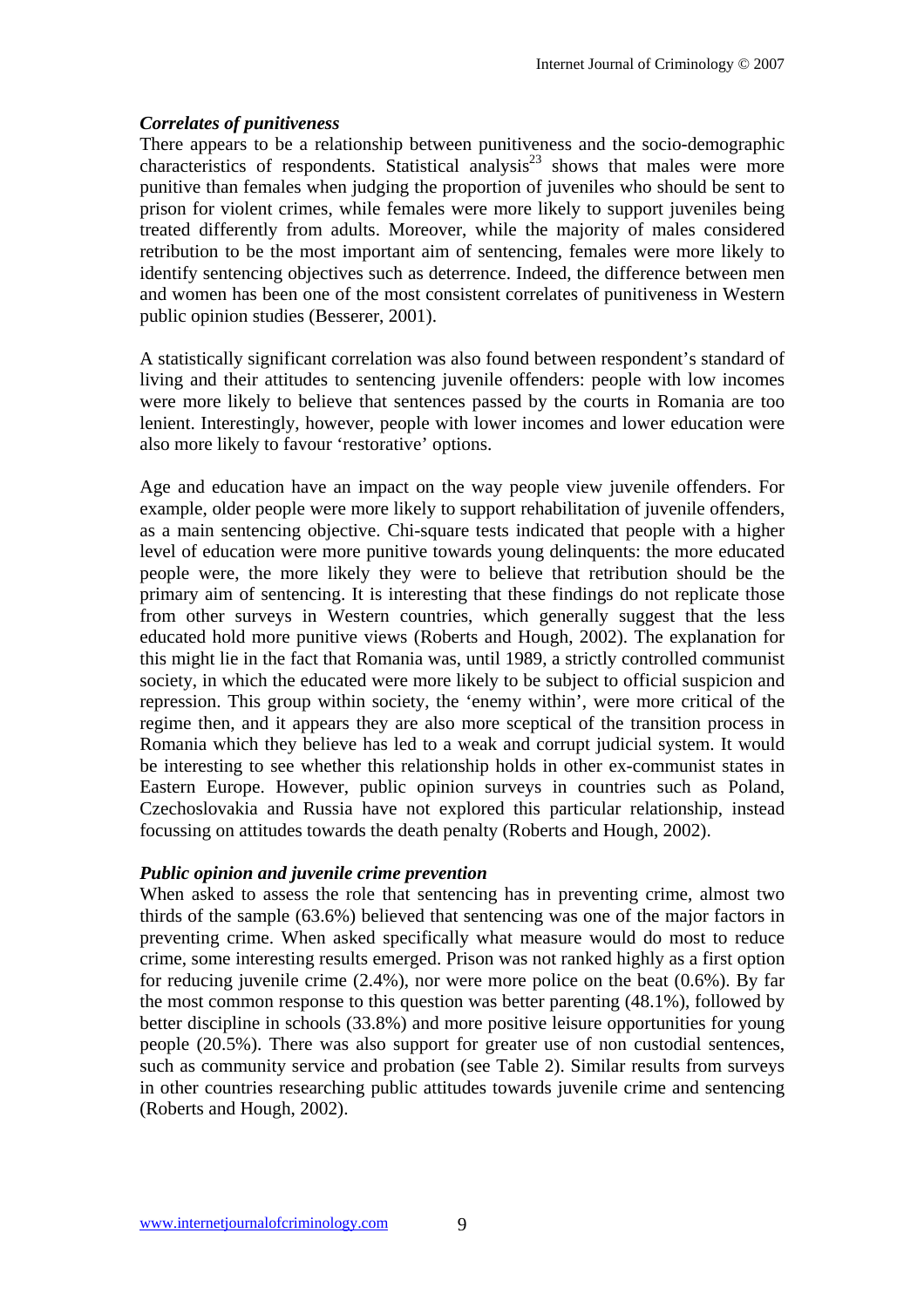| The first most effective juvenile crime prevention measure | $\frac{6}{6}$ |
|------------------------------------------------------------|---------------|
| Improve discipline in the family                           | 48.1          |
| Increase severity of sentencing                            | 14.7          |
| Increase the offer for jobs/opportunities for work         | 14.7          |
| Improve discipline in schools                              | 8.9           |
| Increase positive leisure opportunities for young people   | 5.1           |
| Increase use of community sentences like probation         | 3.8           |
| Increase use of imprisonment                               | 2.4           |
| Increase use of community sentences like community service | 1.7           |
| Increase numbers of police officers                        | 0.6           |
| Other measures                                             |               |

TABLE 2 *Best Strategies for Juvenile Crime Prevention* 

*(Source: Question: Which of these measures would in your view be the most effective in preventing juvenile crime?)* 

# *Victims' views about juvenile crime*

Around one third of respondents indicated that they had been the victim of a crime (35.9%), mainly theft (66%). These findings mirror the crime statistics in Romania, where theft is the most common juvenile offence. Results from most public opinion surveys indicate that there is no consistent evidence that experience of victimisation increases punitiveness (Mirrlees-Black et al., 1998). However, findings here indicated that victims of crime were more likely to be punitive (47% of victims compared with 30% non-victims) in relation to sentencing juvenile offenders who had committed violent crimes. Victims of crime also had less confidence in the administration of justice.

These results should not be taken to mean that victims are automatically more punitive in their attitude towards juvenile sentencing than the general public. Like public opinion generally, victims' opinions are inconsistent and sometimes produce contradictory results. Although some findings indicate that victims were more likely to consider that more prison sentences would act as an effective crime prevention measure for juveniles, victims were also more likely to support the use of community service and the provision of positive leisure activities for young people, in the prevention of juvenile delinquency.

# *Crime, the media and the government – where does the public fit?*

Results are mixed regarding public opinion about media reporting and government policies in response to juvenile delinquency. Just over a third of the sample (38.6%) agreed to some extent with the way media reports juvenile crime. Interestingly, the older people are, the more likely they were to agree or strongly agree with the accuracy of media reporting on juvenile crime. Furthermore, there was a significant level of discontent among the Romanian people regarding the way government tackles juvenile crime, as the highest proportion of respondents either disagreed or strongly disagreed (40.7%) with these government policies.

Given the absence of readily available, reliable official statistics in the field of juvenile delinquency in Romania, the media remains the main channel of information for the public regarding government policies on this subject. Hence the media exerts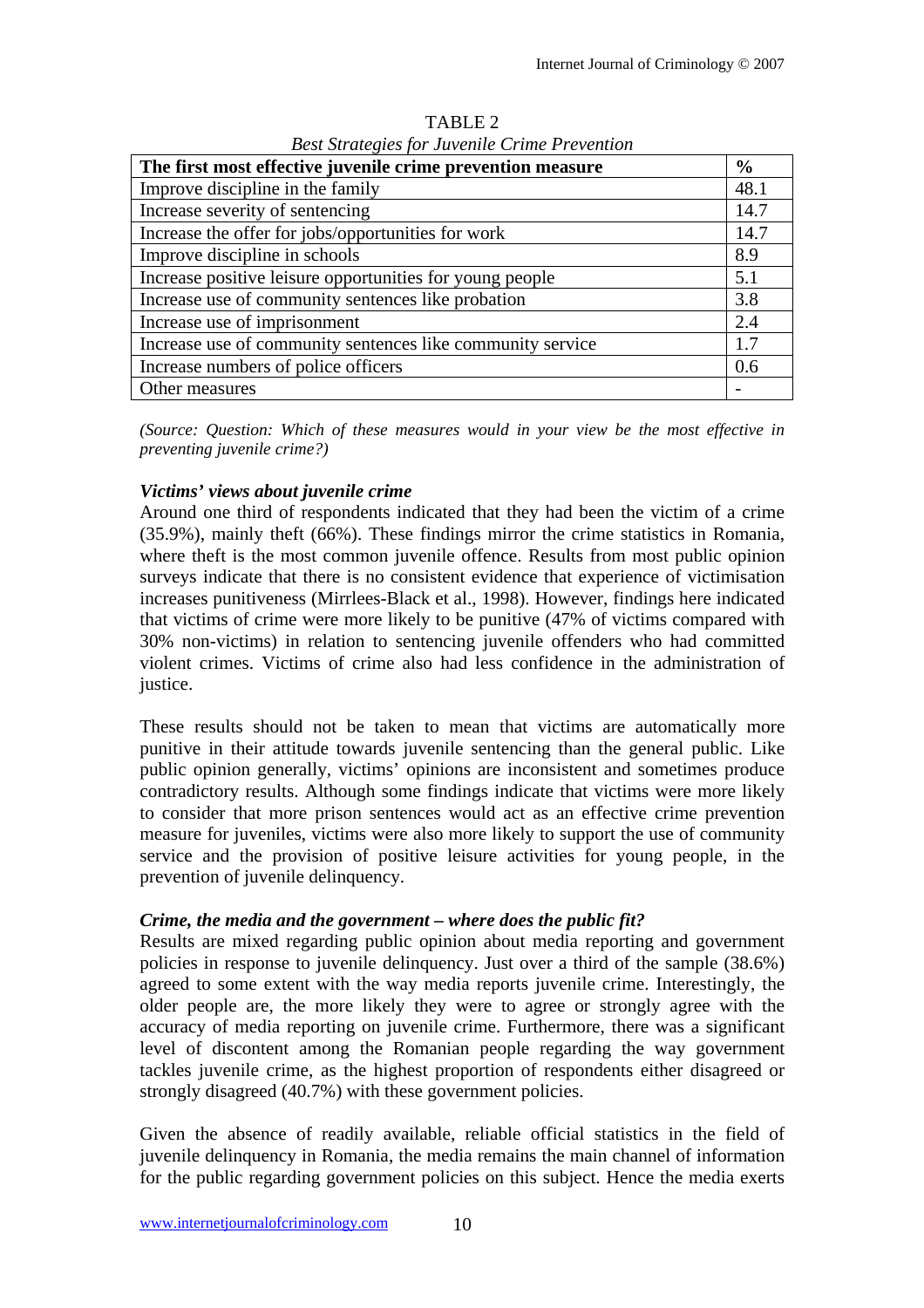an important influence on public knowledge of crime and justice. As others have argued, there seems to be a strong interdependent relationship between the media, public opinion and political decision makers (Kennamer, 1992). The media not only reports policy makers' decisions about crime to the public, it also provides a major source of information to policy makers themselves. Thus policy makers can find out about public opinion through the media (Herbst, 1998; Beckett and Sasson, 2000).

As research in Romania indicates (Haines and Haines, 2001), the media over-reports crime in general and in particular over-emphasizes violent juvenile crime. The fact that just 38% of the sample believed media reporting to be accurate suggests the public is by and large aware of this. However, in the absence of other reliable sources of information, the media remains an important influence on public opinion, which explain why the public tends to think that juvenile crime trends are on the increase and that there is a high degree of violence involved in juvenile crime.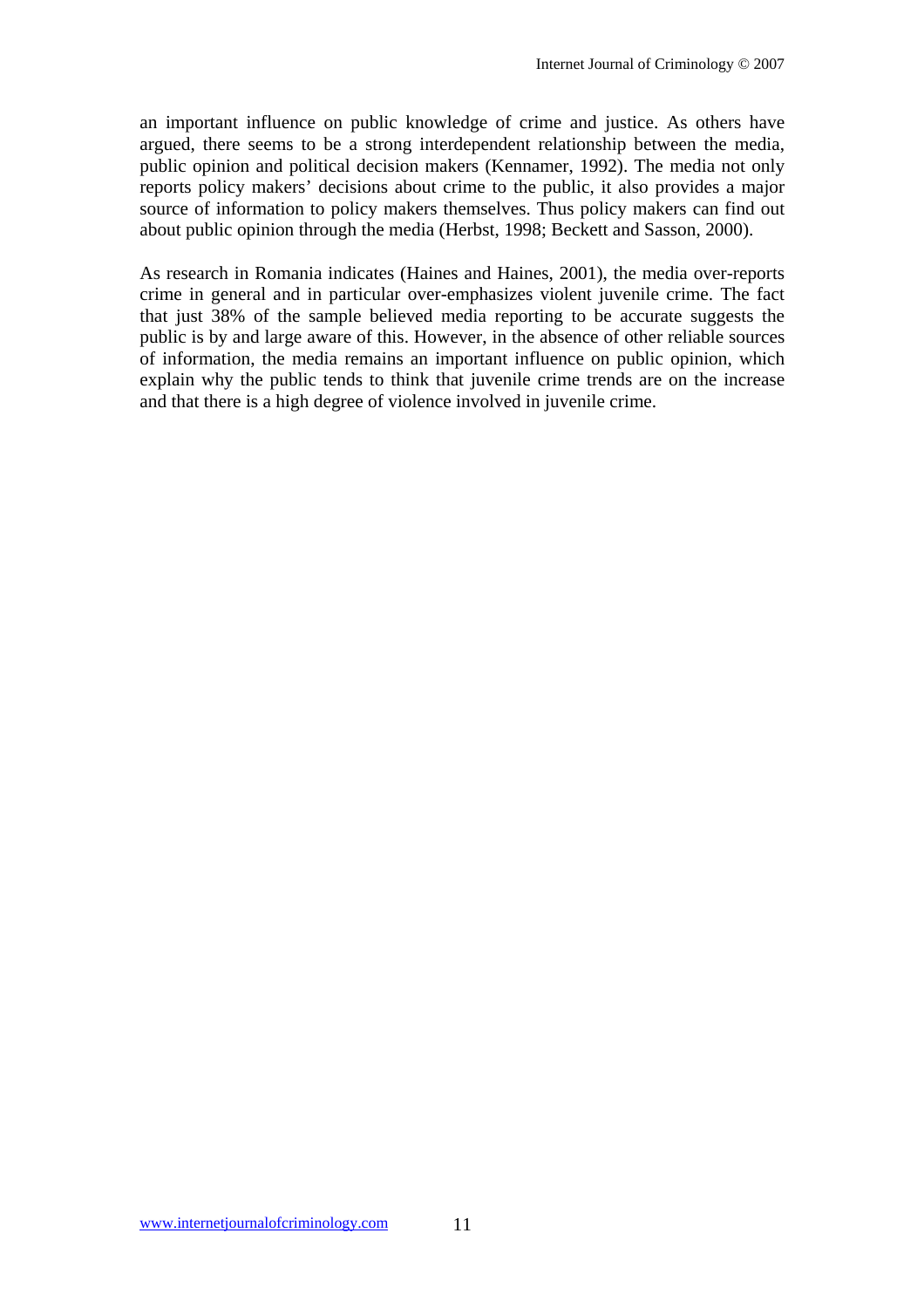# **Conclusion – Are Romanians' Attitudes That Different?**

Overall, the results of this study are largely consistent with similar public opinion surveys that have appeared over the past two decades in other countries (Hough and Park, 2002). These studies show dissatisfaction with lenient sentencing and lack of confidence in the judiciary, on the one hand, and support for the use of community sentences, ambivalence about the courts' use of custody for some offences/offenders and sentencing preferences that in reality are the same or even more lenient that the actual judicial practice, on the other hand. The findings of this public opinion survey confirm once again that measuring public attitudes in the area of criminal justice is not a straightforward process. Although there are patterns about how the public thinks about crime and sentencing, evidence shows that people often hold prejudiced, inconsistent and variable views.

This study has shown that it would be wrong to characterise the Romanian public as being highly punitive in respect to juvenile crime and sentencing. Although Romanians consider that sentences handed down by the courts are not tough enough, when they are provided with specific examples and questioned in more depth, they think more closely about an issue and their responses change.

In contrast to judicial practice in Romania, there is public support for communitybased sentencing alternatives for juvenile offenders, especially those committing minor offences. Moreover, the public do not have a great deal of confidence in the ability of the courts to prevent crime. They believe that preventing juvenile crime is more a question of changing the family and school environment and increasing the chances of gaining employment and providing opportunities for young people to spend their spare time positively, rather than stressing more imprisonment or police on the beat. However, this does not mean the public see no role for sentencing in preventing crime. As results from this survey demonstrate, sentencing was perceived as a major factor in preventing juvenile crime. Interestingly, contrary to common practice in Romanian courts, a large proportion of the public are in favour of individualisation within the sentencing process and restorative justice. A majority support elements of the restorative justice approach, such as reconciliation between victims and juvenile offenders.

Findings reported in this paper and elsewhere indicate that people tend to be punitive towards crime and sentencing issues mainly because, when asked about the adequacy of sentences in general, they have in mind more serious crimes. This is coupled with the mistaken impression that juvenile crime is increasing and the perception that the amount of violent juvenile crime is much greater than it actually is. Some even argue that '… perceptions of leniency are independent of actual sentencing practices. People assume that sentences are lenient, whatever the reality, the same way that they probably assume prices are rising, regardless of the actual rate of inflation' (Mirrlees-Black et al., 1998, p. 44). Moreover, as the media tend to report violent spectacular cases regarding juvenile crime in Romania, public discussion of criminality focuses mostly on serious crimes, which clearly represent only a small minority of juvenile crimes.

The rise in punitive views regarding the justice system in Romania should be viewed in the context of rapid political and social change after the fall of communism, which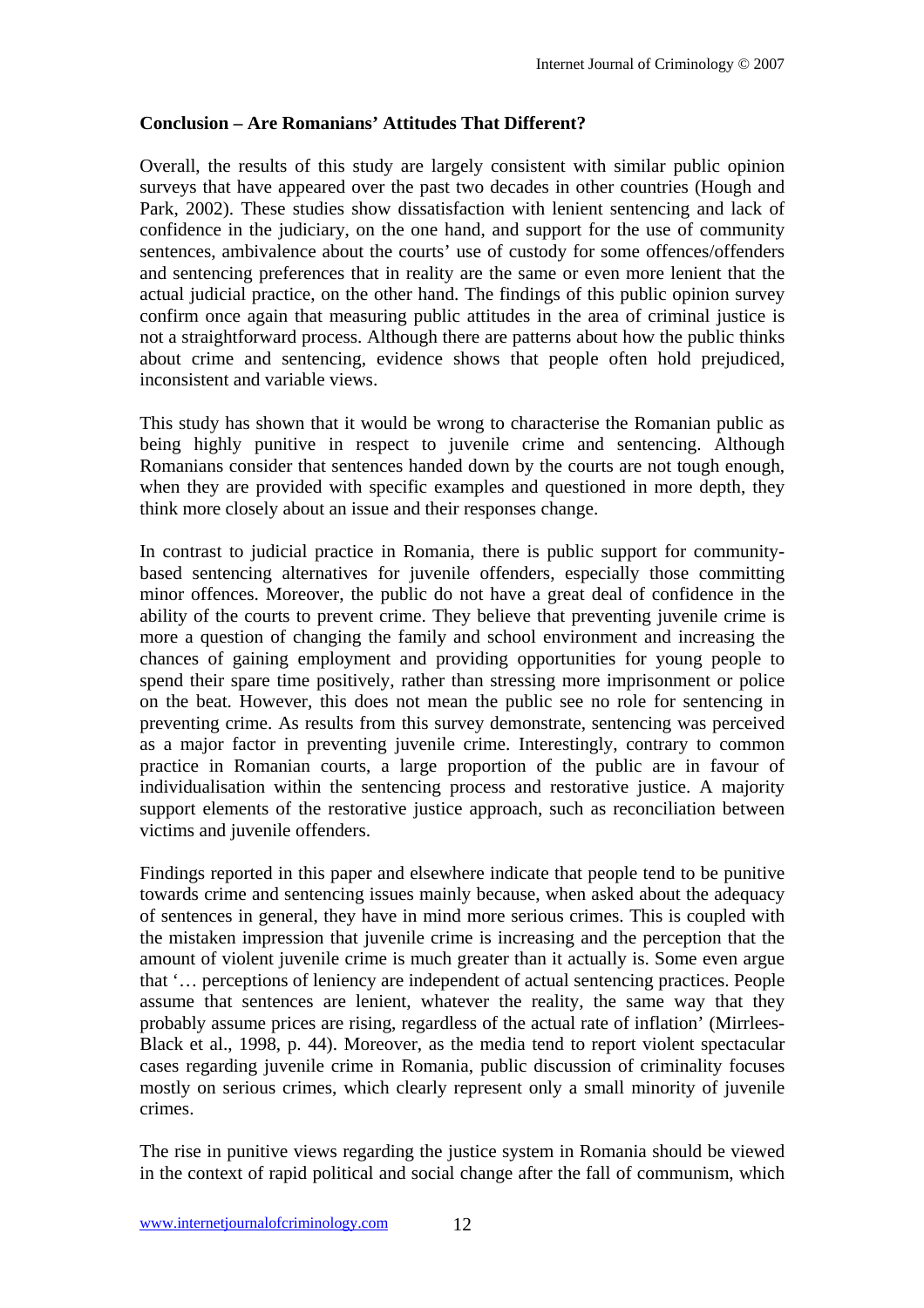led to public unease about rising unemployment and the threat of poverty (Kury et al, 2002). The difficult transition process and political fallibility experienced by Romanians in the last decade have increasingly led to a lack of public confidence<sup>24</sup>, mistrust and scepticism regarding the state generally and the judicial system in particular.

Furthermore, the fact that the relationship between socio-demographic variables and public opinion about crime and sentencing in Romania sometimes diverges from that found in many Western studies may reflect cultural differences or diversity in the understanding of crime and punishment in general. As there are no similar studies of public opinion in Romania, it is impossible at this stage to make comparisons or assess possible changes which occurred in people's views towards crime and punishment in Romania after the fall of the communist regime.

This study reinforces previous findings that the public is misinformed in relation to crime overall and particularly with regard to juvenile crime and sentencing. It is evident that there is a significant discrepancy between what actually happens and what a majority of the public believed happens. As previous research in several countries has indicated (Roberts, 1992), public attitudes to crime and punishment vary according to the degree of knowledge of the criminal justice system; a finding paralleled here. One has to take into account that 'a necessary but not sufficient precondition for public acceptance of community penalties is public knowledge of their existence' (Roberts, 2002, p. 37).

As has been shown above, the misperception about criminal justice issues is fed by media stories about violent crimes in the community and sentencing malpractice. The media is not always explicit about crime trends and the reasoning behind sentencing decisions (Mirrlees-Black et al., 1998). Therefore, in order to increase public confidence in the courts and the administration of justice, policy makers should promote an approach which involves informing people more accurately about crime and the nature of sentencing practices.

It is widely known that 'harsh' penal policies ('penal populism') in many Western countries have been influenced by research findings indicating that there is strong public support for more severe penalties. However, as has been repeatedly argued, these studies are often based on inadequate methodology (Roberts and Hough, 2002). Therefore, if policy makers are to take into account public opinion about crime and sentencing, they will have to make sure that they use information from more recent studies which have made significant advances in the quality of our knowledge in this area. On the other hand, academics and public opinion writers need to further develop the methodology of studies so as to capture better the highly ambivalent nature of public opinion with regards to crime and sentencing issues.

It is hoped that this pilot study will encourage other researchers to take a closer look at public opinion about juvenile crime and its treatment in Romania and that such research will contribute to the improved education of the public in these matters and to the evolution of democratic criminal justice policies which are more informed by people's beliefs.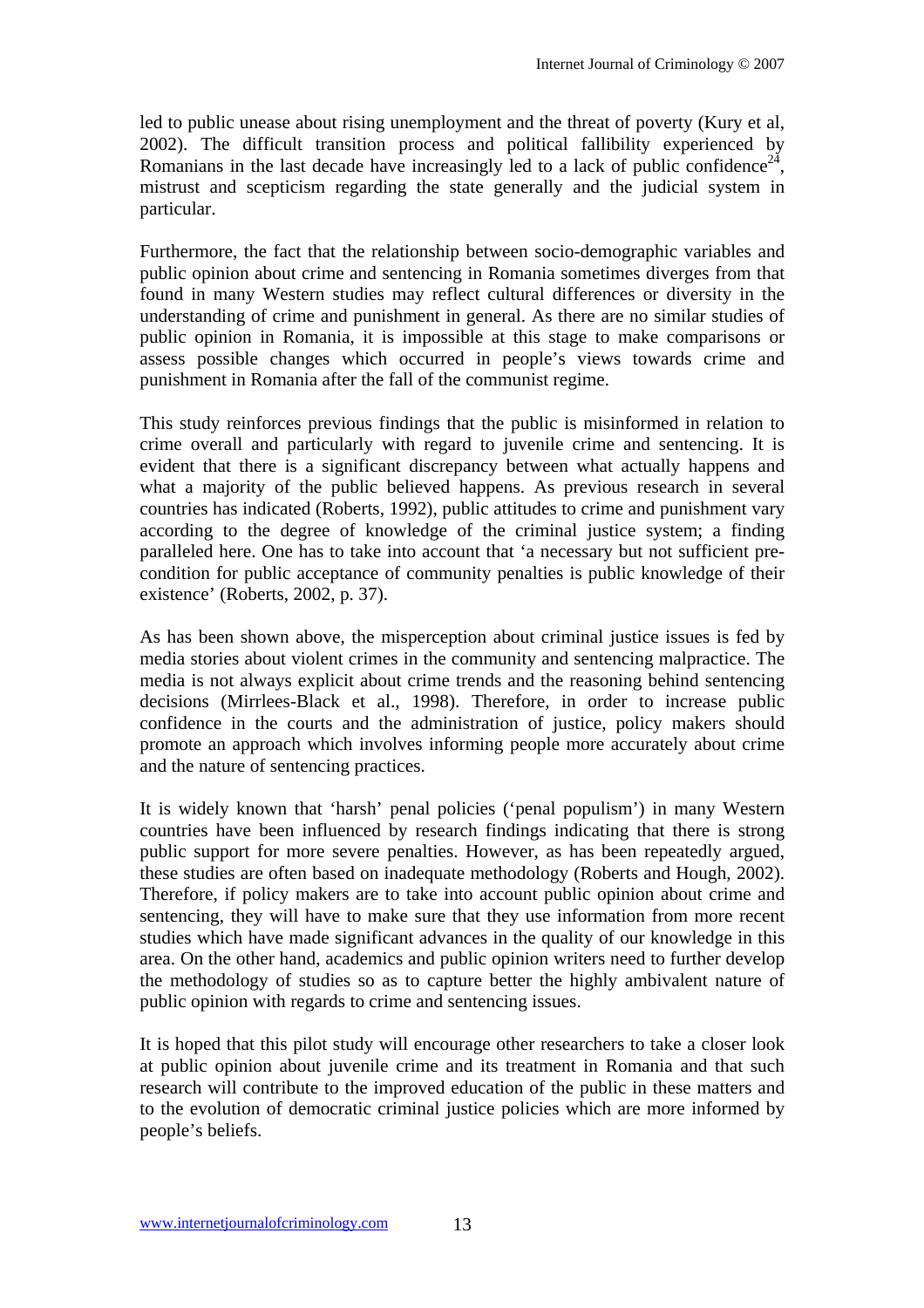# **Notes**

1 Not all of these studies are published or readily available to the public.

 $2^{2}$  As Roberts and Hough (2002) note, many decisions in 'reforming' Western criminal justice systems were taken on the basis of unfounded or inaccurate findings of public opinion studies.

 $3$  There are few studies which explore public opinion about juvenile crime and its treatment and our level of understanding in this area is subsequently quite limited.

<sup>4</sup> Bucharest is the biggest city in Romania, with a population of approximately 2 million residents, comprising the most socially, politically and culturally diverse population in the country.

<sup>5</sup> 45 people of different age, gender and socio-economic background were selected by the researcher from a wide range of personal networks. They were given questionnaires to complete and were instructed about the method of the study, in particular to identify other members of the public, used sequentially as respondents and so on. Each person within this network was given a questionnaire to complete.

 $6$  The questionnaire was distributed between  $1<sup>st</sup>$  September 2003 and  $15<sup>th</sup>$  November 2003. There were no public holidays or school breaks during this period, hence the possibility for sampling bias was minimised. Additionally, a search of media reporting showed that no significant events related to the subject of juvenile crime and sentencing were covered in this interval of time.

 $\sigma$  Other reasons behind the choice of non-probability sampling: inefficient and dated register of addresses for people living in Romania; no equivalent of the British Postcode Address File in Romania; electoral register not available to the researcher; the telephone book considered inappropriate because many Romanians did not have a fixed telephone connection.

<sup>8</sup> According to the 2002 Census, the population of Bucharest was approximately 2 million, with almost 2.3 million in the metropolitan area. 53.2% of the population of Bucharest is female. The proportion in the study was slightly higher, at 64%. While the age group 18-63 is proportionally represented (80% of the sample and approximately 65% of the population of Bucharest), there is an under-representation of the group aged 60 years and over (2%, compared with the population of Bucharest, 13.7%). No clear official demographic data regarding the level of education in the capital of Romania were available at the time of conducting the research. If the sample population is compared with the overall population of Romania, however, the study over-represented people with a higher level of education. However, taking into account that Bucharest is the most important centre of education in Romania and the most economically developed city, one would expect to find a greater percentage of people with higher levels of education than in the country overall. So the high percentage of educated people within the sample has reasonable grounds. As for occupation and income, the sample was broadly representative of the population of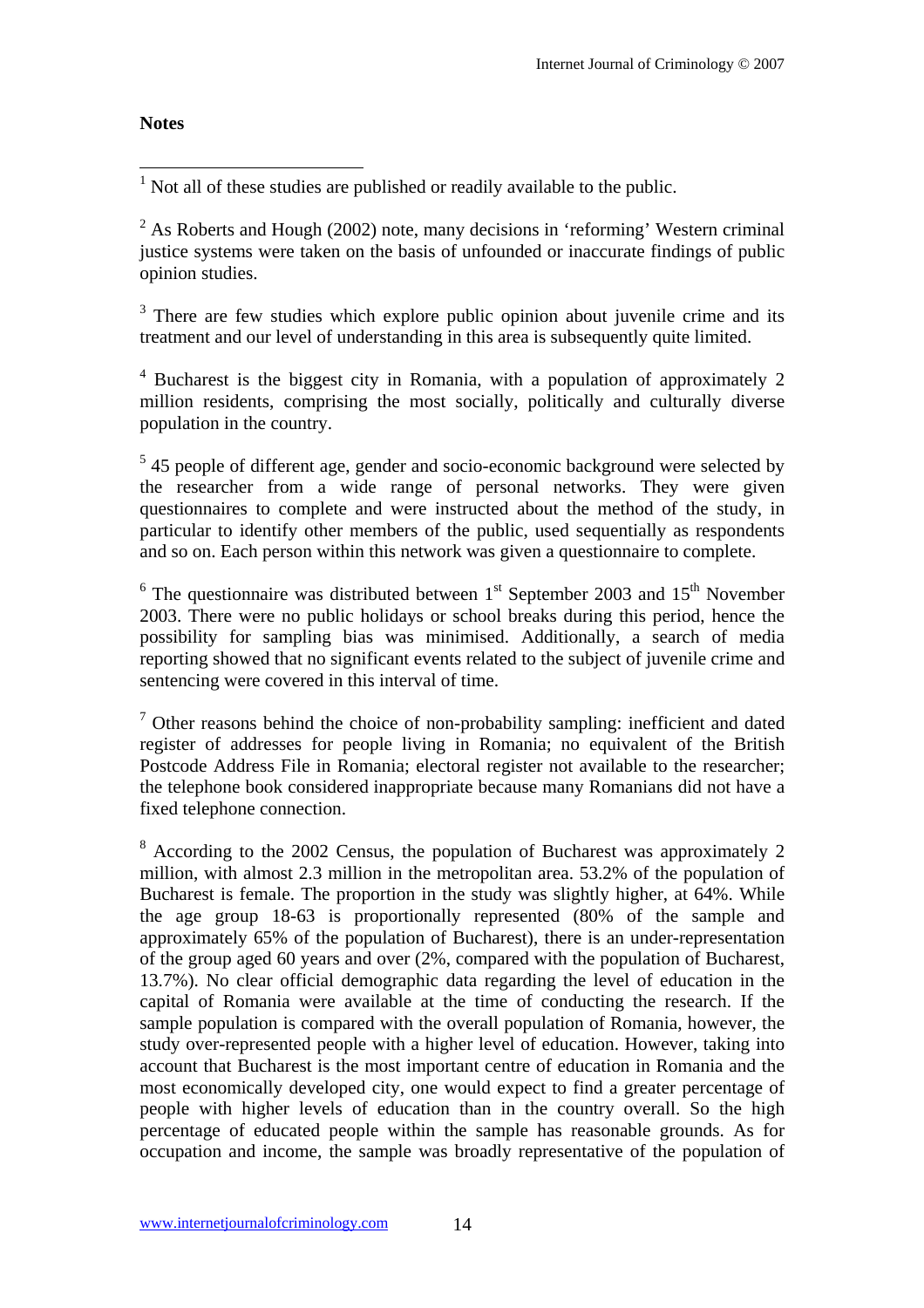Bucharest. Similarly, the level of unemployment found within the sample population was representative of that of Bucharest  $(2.1\%$  in the study, 2.8% in Bucharest).

<sup>9</sup> Unless otherwise stated, all results are significant at  $p<0.05$ .

 $\overline{a}$ 

<sup>10</sup> Statistics indicate severe poverty trends for Romania in the period of transition and it is estimated that 60% of the Romanian population is under the poverty line.

 $11$  Statistics were obtained from the Romanian Ministry of Justice. It is also important to note that, according to the 2005 Joint Inclusion Memorandum for Romania, compared to other European countries in transition, juvenile crime is substantially lower in Romania.

 $12$  Romanian criminal statistics for 2002 and 2003 were not available. Thus 2001 statistics obtained from the Romanian Ministry of Justice were used as the basis for comparison.

 $13$  More recent statistics from 2004 show that overall crime rates in Bucharest are quite low (compared to other European capital cities), with the number of offences decreasing by half between 2000 and 2004. The more common types of crimes include petty crime (mainly in the form of pick-pocketing, most frequently on the city's public transport network) and institutional corruption, rather than violent and organised crime.

<sup>14</sup> A study conducted by Haines and Haines in 2001 has been shown that the media over-represents the phenomenon of juvenile crime in Romania. In particular, it has been argued that the media place a strong emphasis on juvenile violent crime and imprisonment in Romania.

 $15$  See also the following section discussing public punitiveness in respect to juvenile offenders.

<sup>16</sup> The survey offered respondents a brief description of a criminal case involving a minor, aged 16 who was found guilty of having stolen goods of nominal value.

<sup>17</sup> According to statistics obtained from the Romanian Ministry of Justice, over 50% of young people in prison in Romania were sentenced for theft.

18 Sentencing aims, as presented in the questionnaire: Retribution: 'To punish the offender'; Rehabilitation: 'To (socially) reintegrate the offender'; Incapacitation: 'To protect the public by locking up the offender'; General Deterrence: 'To deter others from committing crimes'; Individual Deterrence: 'To deter the offender from reoffending'; Victim compensation; Other aims.

<sup>19</sup> Respondents were asked their opinion about what they thought should be the imprisonment rates for juvenile offenders having committed violent crime, theft and burglary. The results were then compared to respondents' estimates of the court's use of custody for these types of offences.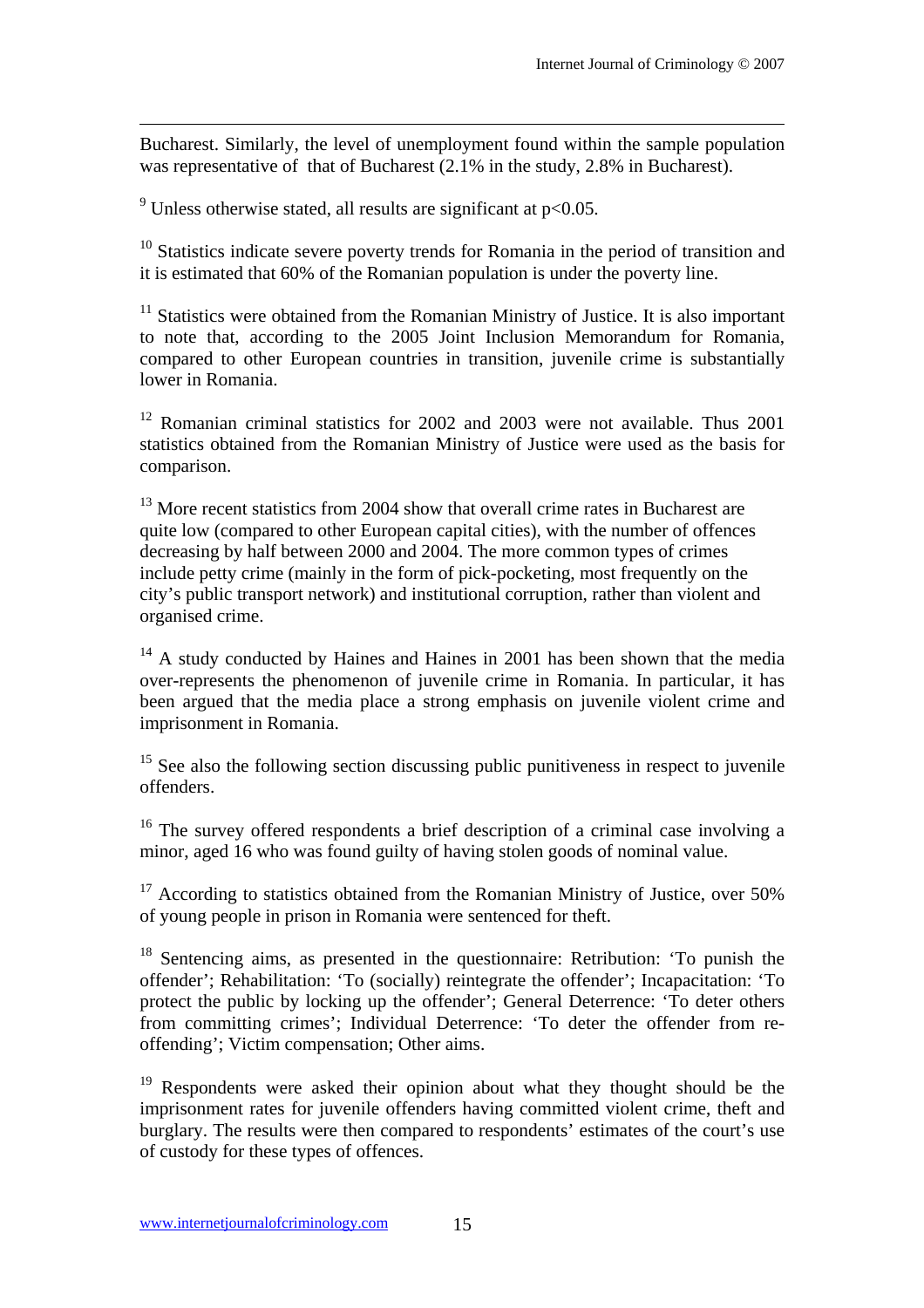<sup>20</sup> Recent reforms in Romania promote a new model of sentencing based on the individualisation of penalties, and efforts have been made to develop an institutional system that would provide specific, differentiated approaches to dealing with juvenile offenders. According to the 2005 Joint Inclusion Memorandum for Romania, there is movement towards a new system of alternative sanctions and punishment for juvenile offenders, as well as specialised courts for this category of offenders. Although there are positive developments within the juvenile justice systems in Romania, more needs to be done, particularly to increase the system's capacity to deal with the social reintegration of young people, but this is a different subject that needs to be further explored and researched in Romania

<sup>21</sup> In recent years, restorative justice programmes and policies have been introduced in many industrialised and developing countries. In Romania, the Ministry of Justice has introduced two restorative justice pilot projects, one of which is in Bucharest, but restorative options have not yet been incorporated into the mainstream criminal justice policy.

 $22$  A résumé of these public opinion studies and their references can be found in the introduction of this article

<sup>23</sup> Using Chi-square tests of significance. All results are significant at  $p<0.05$ .

 $24$  In March 2004, the Minister of Justice in Romania was replaced due to a perceived lack of progress in reforming the judiciary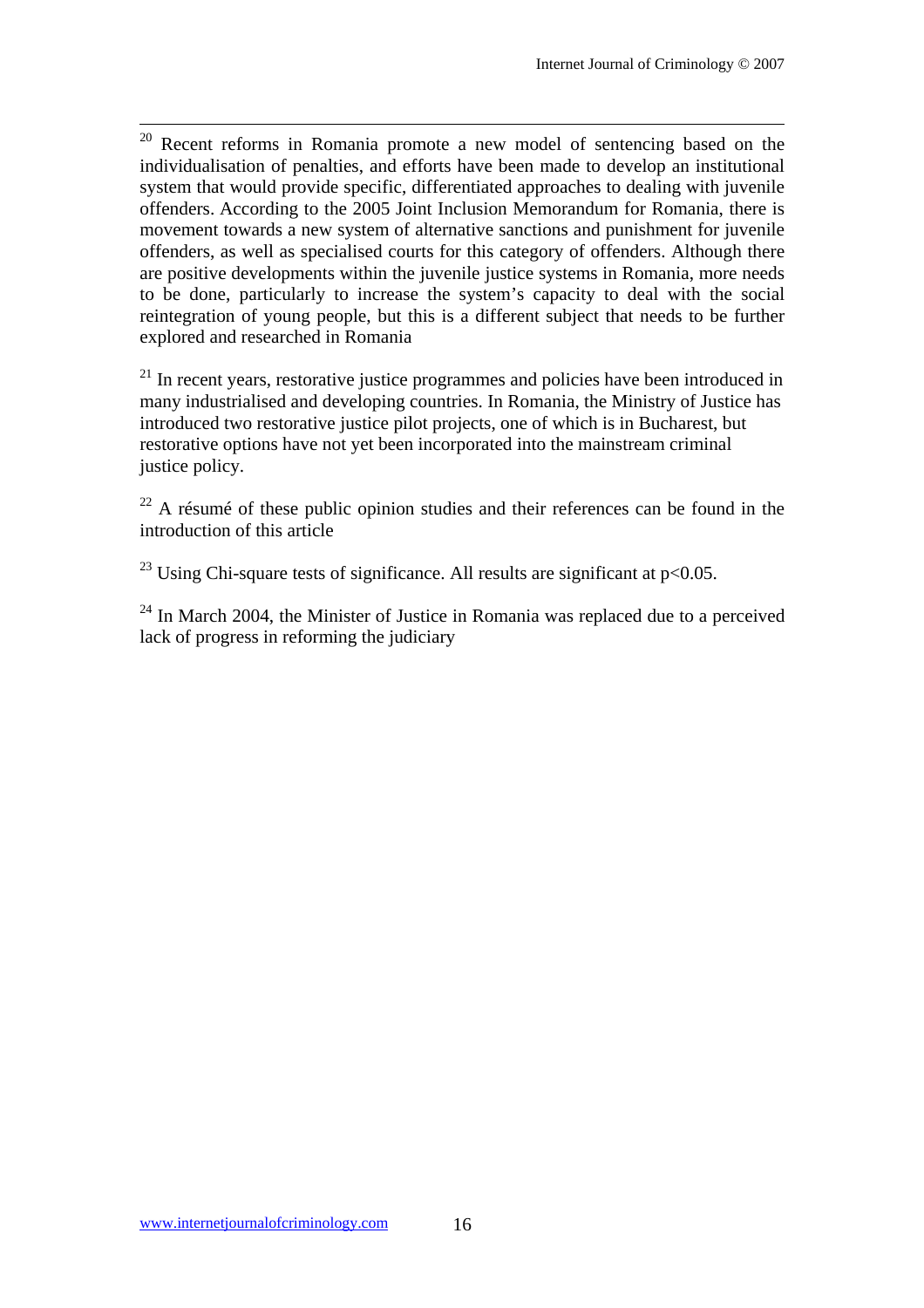#### **References**

 $\overline{a}$ 

Ashworth, A. and Hough. M. (1996) 'Sentencing and the Climate of Opinion', *Criminal Law Review*, 761-864.

Balan, A. and Motataianu, M. (2002) *Anuar Statistic 2002*, Bucuresti: Ministerul Justitiei, Directia Generala a Penitenciarelor.

Barclay, G. and Tavares, C. (2002) *International Comparisons of Criminal Justice Statistics*, London: Home Office.

Beckett, K. and Sasson, T. (2000) *The Politics of Injustice: Crime and Punishment in America*, Thousand Oaks, CA: Pine Forge Press.

Beldon, Russonello, and Stewart (1998) *Public Opinion Poll* (part of Building Blocks for Youth Initiative), quoted by the Center for Effective Collaboration and Practice at: www.air.org/cecp/juvenile\_justice\_highlight.htm.

Besserer, S. (2001) 'Attitudes Towards Sentencing in Nine Industrialized Countries' in Paul Nieuwbeerta (ed.) *Crime Victimization in Comparative Perspective*, The Hague: Boom Juridische uitgevers, 391-409.

DGP (Directia Generala de Politie a Municipiului Bucuresti) (2004) *Bucharest Crime Statistics, 2000-2004*, available online at: http://b.politiaromana.ro/index.php?pag=statistica\_2000\_2004\_ro&limba=romana

Carl Vinson Institute of Government (2002) *Georgians' Views of the Juvenile Justice System* (Data from the 2002 Peach State Poll), University of Georgia: The Carl Vinson Institute of Government.

Census (2001) *Recensamantul Populatiei si al Locuintelor*, Bucuresti: Institutul National de Statistica.

Durnescu, I. (2003) *Probation in Romania*, Bucharest: Probation Department, Romanian Ministry of Justice.

Fairbanks, Maslin, Maullin and Associates for the California Wellness Foundation (1996) *Survey of Public Opinion,* quoted by the Center for Effective Collaboration and Practice at: www.air.org/cecp/juvenile\_justice\_highlight.htm.

Haines, A. and Haines, K. (2001) 'Reprezentari ale Delincventei Juvenile in Presa Romaneasca Postcomunista' in *Revista de Securitate Comunitara*, *Anul I, Nr. 3*, Iasi: Dopler.

Headley E. L and Ross, R. H. (1995) *The Kansas Juvenile Justice System: Opinions of Kansas' Citizens*, *A Telephone Survey*, Kansas: Koch Crime Commission.

Herbst, S. (1998) *Reading Public Opinion*, Chicago: University of Chicago Press.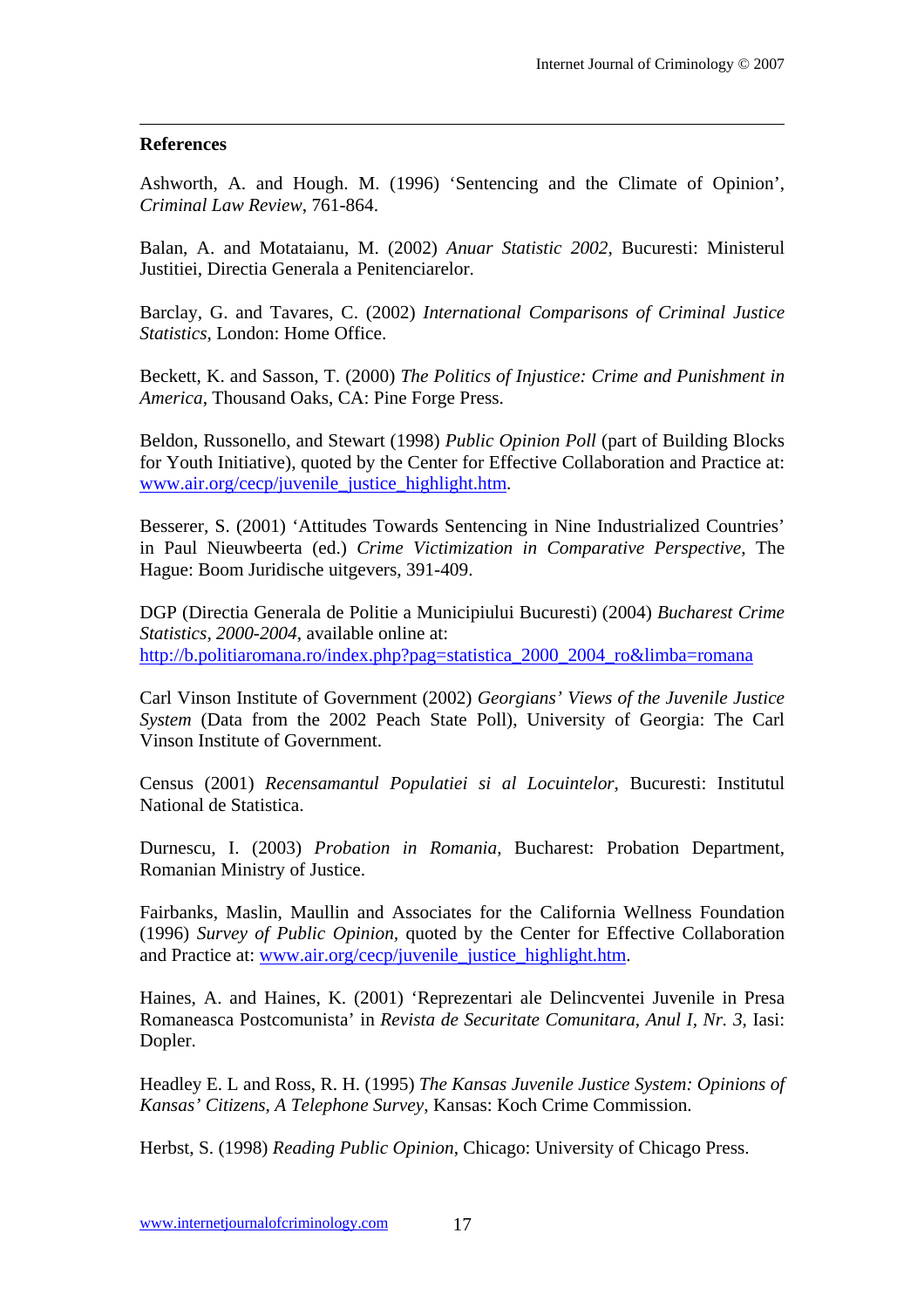Hough, M. and Park, A. (2002) 'How Malleable are Attitudes to Crime and Punishment? Findings from a British Deliberative Poll', in Roberts, J. V. and Hough, M. (Ed.) *Changing Attitudes to Punishment. Public opinion, crime and justice*, Cullompton: Willian Publishing.

 $\overline{a}$ 

Hough, M. and Roberts, J. (1998) *Attitudes to Punishment: Findings from the British Crime Survey*, Home Office Research Study No. 179, London: Home Office.

Hough, M. and Roberts, J. V. (2002) 'Public Knowledge and Public Opinion of Sentencing: Findings from Five Jurisdictions', in N. Hutton and C. Tata (Ed.) *Sentencing and Society: International Perspectives*, Farnborough: Ashgate.

Ionescu, C. (2000) *Studiu de opinie asupra delincventei*, Bucuresti: GRADO.

Keil, T., Vito, G. F. and Andreescu, V. (1999) 'Perceptions of Neighbourhood Safety and Support for the Reintroduction of Capital Punishment in Romania: Results from a Bucuresti survey', in: *International Journal of Offender Therapy and Comparative Criminology*, *43(4)*, 514-534.

Kennamer, J. (1992) 'Public Opinion, the Press and Public Policy: An Introduction', in J. Kennamer (Ed.) *Public Opinion, the Press and Public Policy*, Westport, CT: Praeger.

Kershaw, C., Chivite-Matthews, N., Carys, T. and Aust, R (2001) *The 2001 British Crime Survey: First Results England and Wales*, Home Office Statistical Bulletin No. 18/01, London: Home Office.

Kury, H. and Ferdinand, T. (1999) 'Public Opinion and Punitivity', *International Journal of Law and Psychiatry*, *22* (3-4): 373-392.

Kury, H., Obergfell-Fuchs, J. and Smartt, U. (2002) 'The Evolution of Public Attitudes to Punishment in Western and Eastern Europe', in Roberts, J. V. and Hough, M. (Ed.) *Changing Attitudes to Punishment. Public Opinion, Crime and Justice*, Cullompton: Willian Publishing.

Mirrlees-Black, C., Mayhew, P. and Percy, A. (1996) *The 1996 British Crime Survey,*  Home Office Statistical Bulletin 19/96, London: Home Office.

Mirrlees-Black, C., Budd, T., Partridge, S. and Mayhew, P. (1998) *The 1998 British Crime Survey,* Home Office Statistical Bulletin 21/98, London: Home Office.

NACRO Youth Crime (2001) *Youth Crime Briefing: Public Opinion and Youth Justice*, London: National Association for the Care and Resettlement of Offenders NACRO.

Roberts, J. V. (1992) 'Public Opinion, Crime and Criminal Justice' in M. Tonry (Ed.) *Crime and Justice: A Review of Research, Vol. 16*, Chicago: University of Chicago Press.